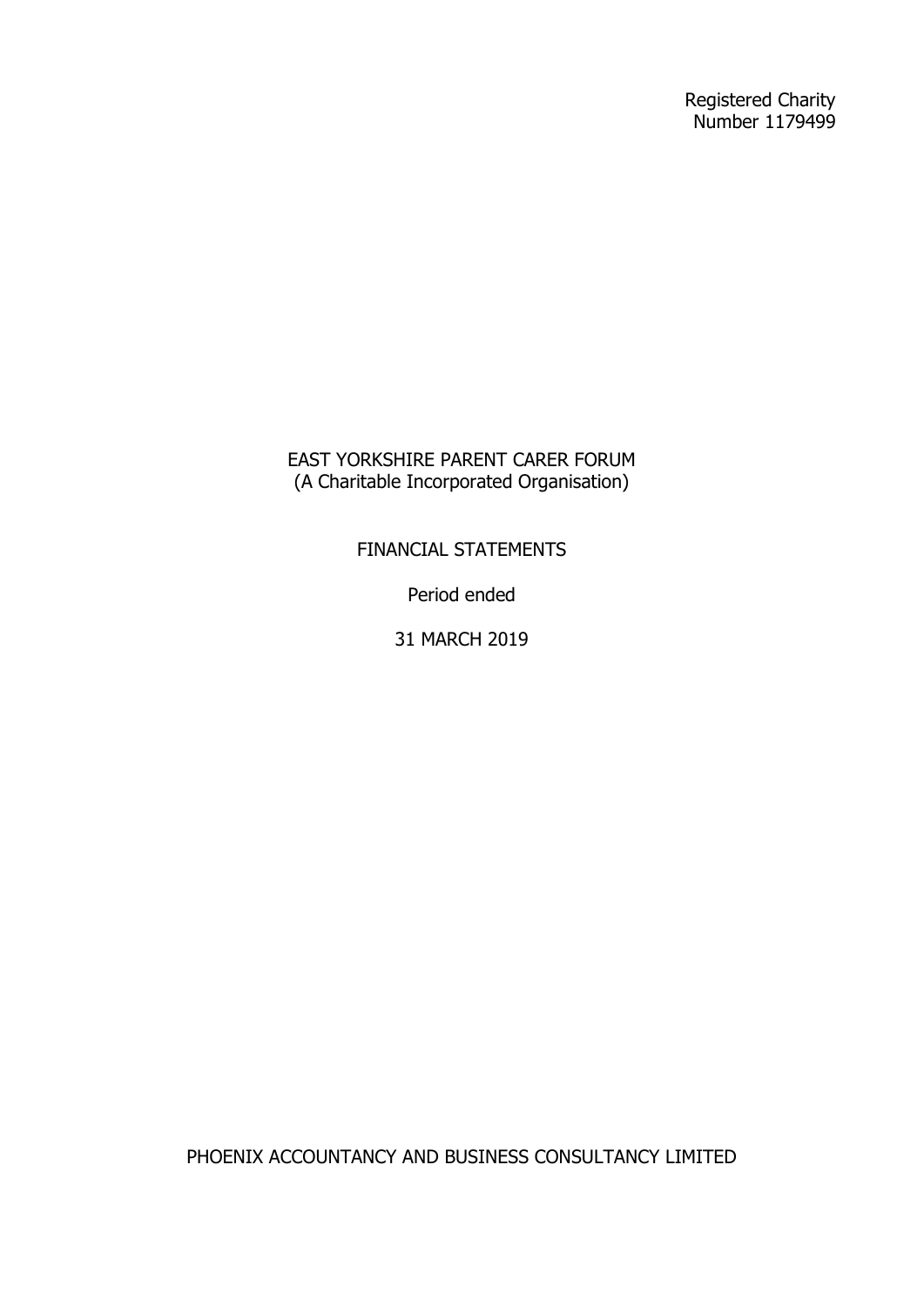# **Contents to the Financial Statements For the period ended 31 March 2019**

|                                     | Page |
|-------------------------------------|------|
| <b>Trustees Annual Report</b>       | 3    |
| Independent Examiners' Report       | 9    |
| Receipts and Payments Account       | 10   |
| Statement of Assets and Liabilities | 11   |
| Notes to the Financial Statements   |      |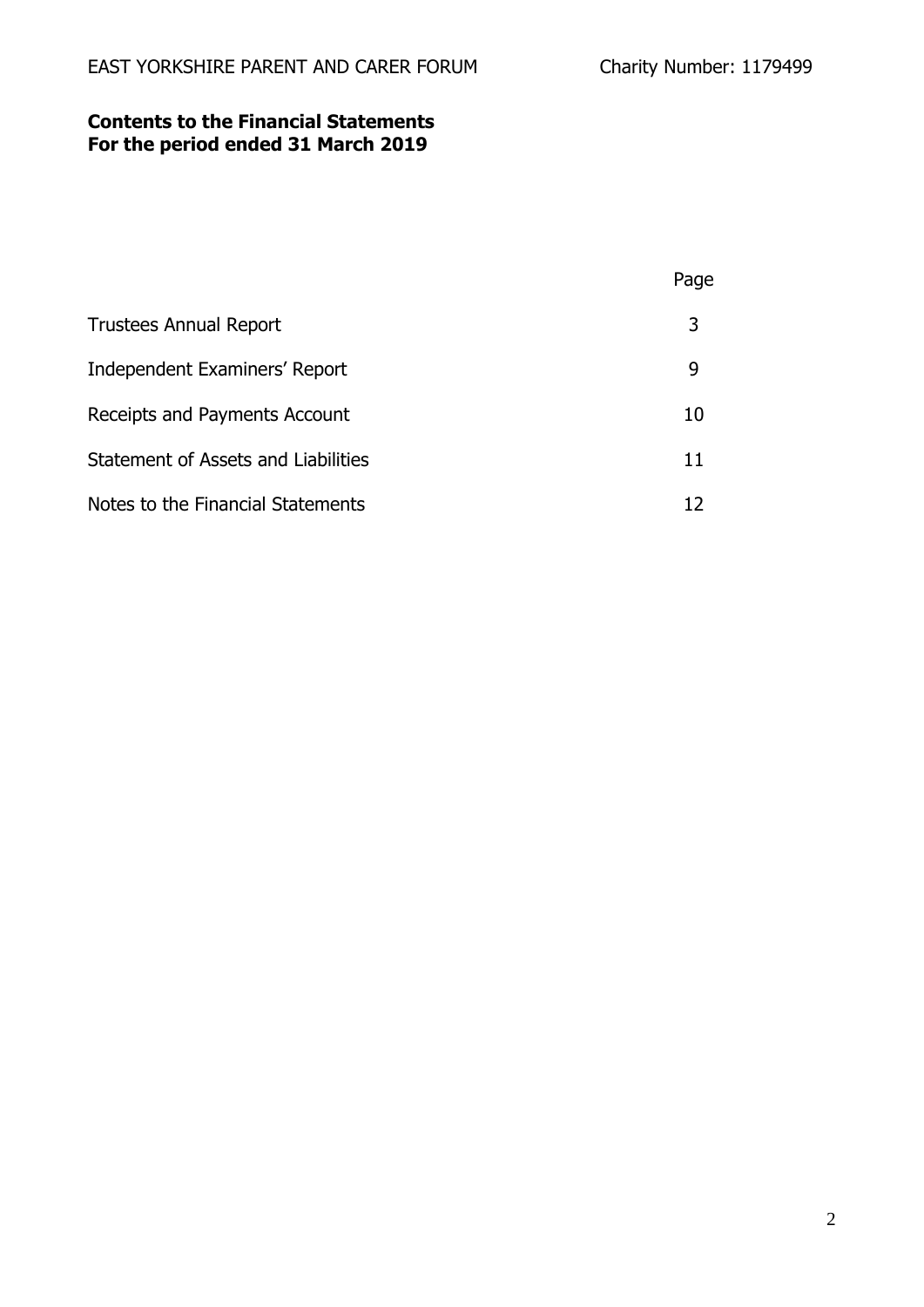The Trustees present their report with the financial statements of the charity for the period ended 31 March 2019.

# **Reference and Administrative Details of the Charity, its Trustees and Advisers**

| Name of charity:                    | East Yorkshire Parent Carer Forum  |
|-------------------------------------|------------------------------------|
| <b>Charity Registration Number:</b> | 1179499                            |
| Correspondence Address:             | 7 Piper Road                       |
|                                     | Hutton                             |
|                                     | <b>Driffield</b>                   |
|                                     | <b>East Yorkshire</b>              |
|                                     | <b>YO25 9YY</b>                    |
| <b>Principal Operating Address:</b> | Unit 4                             |
|                                     | <b>East Riding Business Centre</b> |
|                                     | Annie Reed Road                    |
|                                     | <b>Beverley</b>                    |
|                                     | <b>East Yorkshire</b>              |
|                                     | <b>HU17 OLF</b>                    |

# Trustees:

Names of Trustees who served during the period and since the year end were as follows:

Sheena Withers, Co-Chairperson Shirley Pethick, Co-Chairperson Samantha Bassett, Treasurer Karen Gaut, Vice Treasurer Kathryn Eade, resigned 21st November 2019 Suzanne Rogers, resigned 21st November 2019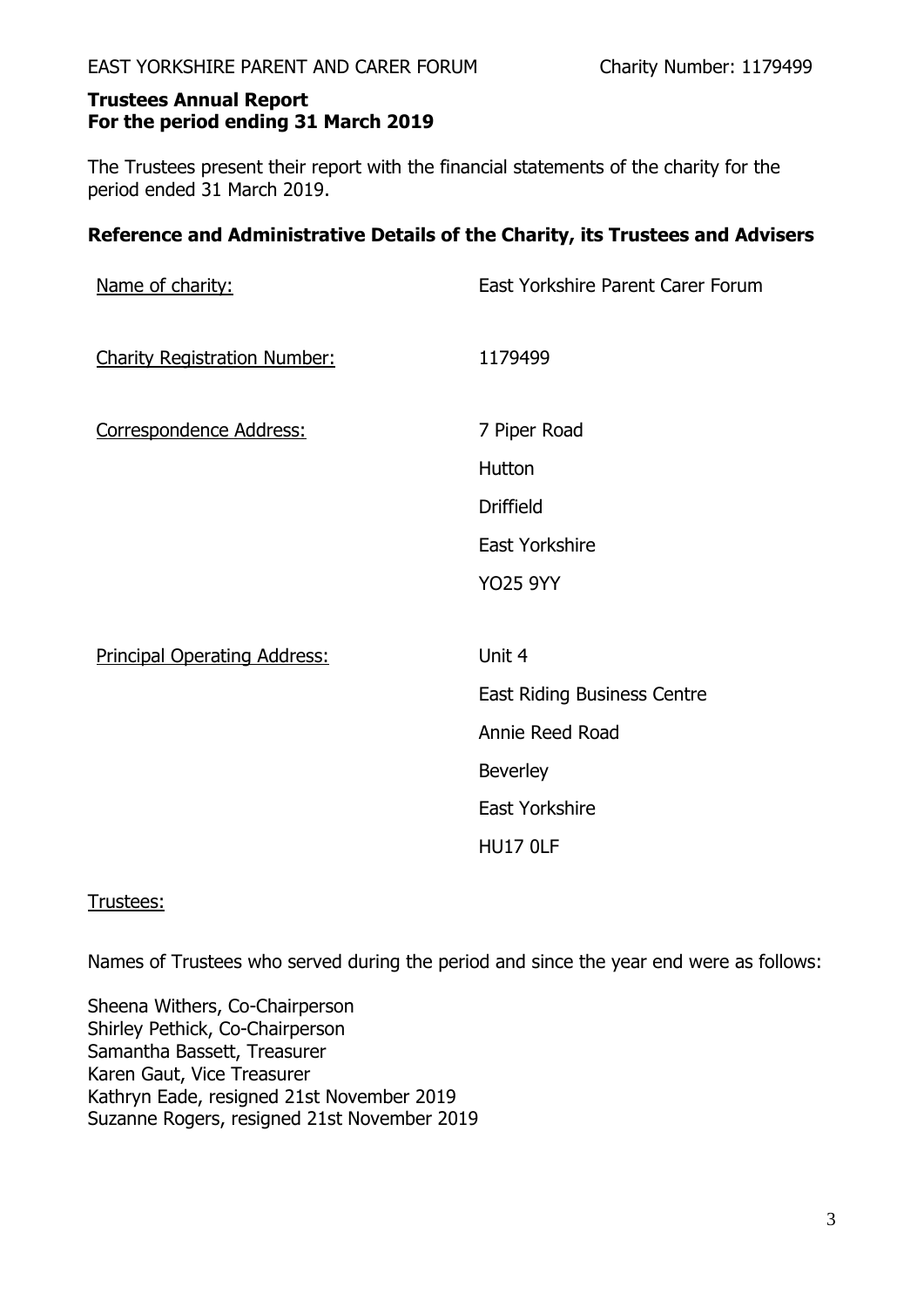| <b>Independent Examiner:</b> | Sian Broughton ACMA, CGMA, DChA, MAAT                   |
|------------------------------|---------------------------------------------------------|
|                              | Phoenix Accountancy and Business Consultancy<br>Limited |
|                              | Morley's House                                          |
|                              | Morley's Yard                                           |
|                              | Walkergate                                              |
|                              | <b>Beverley</b>                                         |
|                              | <b>HU17 9BY</b>                                         |
|                              |                                                         |
| <b>Bankers</b>               | <b>Yorkshire Bank</b>                                   |
|                              | 39 Saturday Market Place                                |
|                              | <b>Beverley</b>                                         |
|                              | <b>East Yorkshire</b>                                   |
|                              | <b>HU17 9AQ</b>                                         |

# Governing Document:

East Yorkshire Parent Carer Forum is a Charitable Incorporated Organisation, registered with the Charity Commission, governed by its Constitution. The CIO was registered on 9<sup>th</sup> August 2018.

### Recruitment and appointment of Trustees:

The Trustees form the Management Committee of the charity. There must be at least three charity Trustees. The maximum number of charity Trustees is 12. The members of the Management Committee are elected at the Annual General Meeting and one third of the charity Trustees retire at each AGM. Retiring Trustees are eligible for re-election.

All members are circulated with invitations to nominate Trustees in advance of the AGM. There is a provision for the co-option of additional Trustees as long as the maximum number of Trustees has been reached.

Three Trustees are required to make a quorum.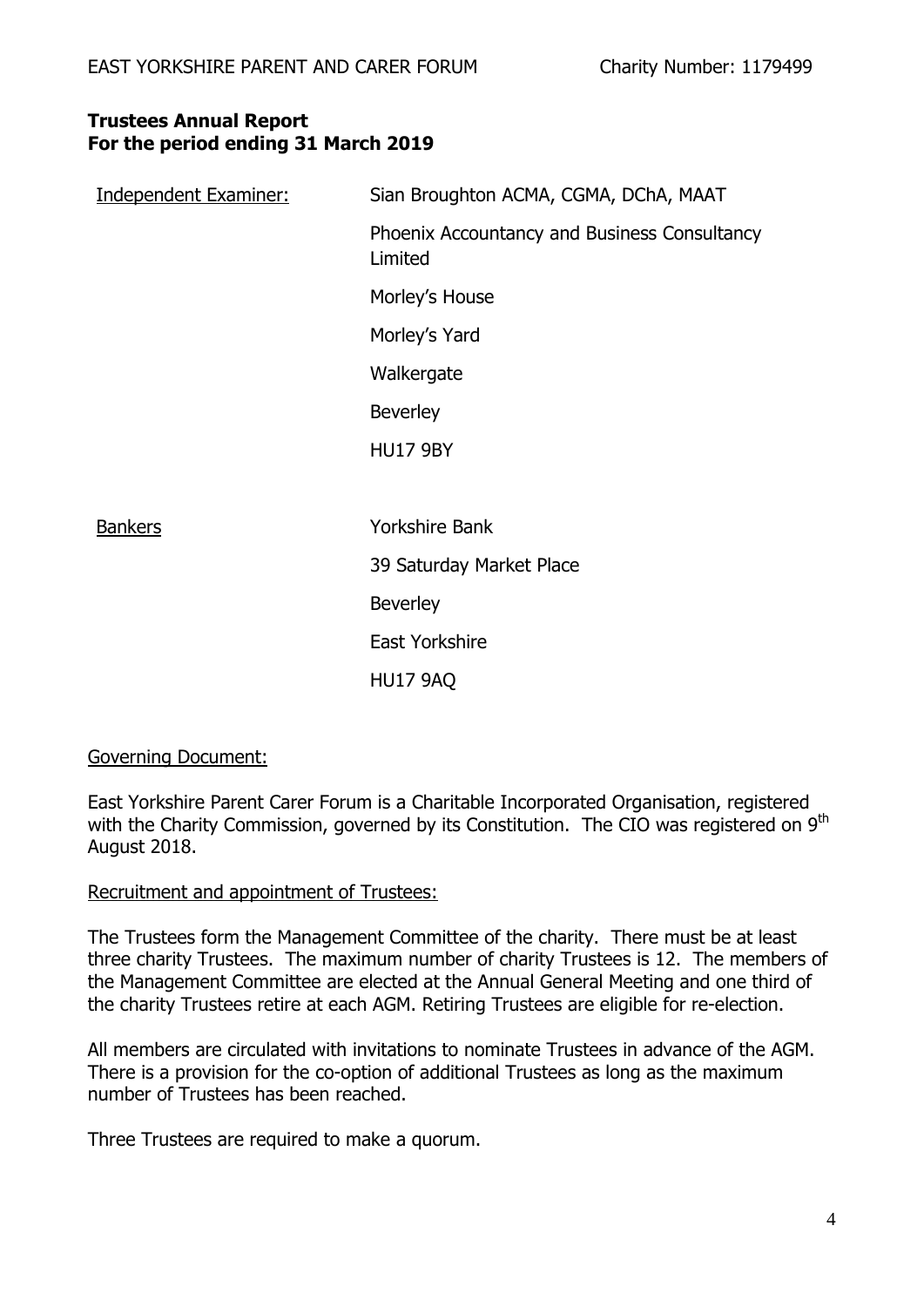### Trustee Induction and Training:

Expression of interest forms are sent to potential new Trustees and these are discussed at the next Trustee meeting. Our members are then informed prior to the next AGM and members are given the opportunity to vote for them.

New Trustees then undergo induction training provided by the other Trustees including the activities, aims and objectives of the charity, the structure of the organisation, general procedures of the organisation are provided with the Charity Commissions 'Roles and Responsibilities of Trustees', the Constitution, the latest statutory financial statements, Annual Report, and financial reports provided to Trustees.

Any additional training required by the new Trustees will be identified during induction, and may be requested at any point by new and existing Trustees, where it is considered useful to their role as Trustee.

## Organisational Structure:

The Trustees are responsible for the overall management and control of the Charity. Trustees are aware that any conflict of interest is declared and minuted. The board meets monthly.

### Risk Management:

The major risks to which the Charity is exposed, as identified by the Trustees, have been reviewed and systems have been established to mitigate those risks.

Comprehensive policies and procedures are in place and regularly updated.

# **Objectives and Activities**

The charity's objectives and principal activities are the promotion of social inclusion among parents of children and young people with SEND (Special Educational Needs and Disabilities) who are socially excluded from society, or parts of society, as a result of their special educational needs and disability by:

- 1. providing education and information to support and enable parents to maximise educational opportunities for their children;
- 2. raising public awareness of the issues affecting families with children and young people young people and families with SEND, both generally and in relation to their social exclusion;
- 3. providing workshops, forums and general support;
- 4. providing recreational facilities and opportunities for families of children with SEND to be integrated into society.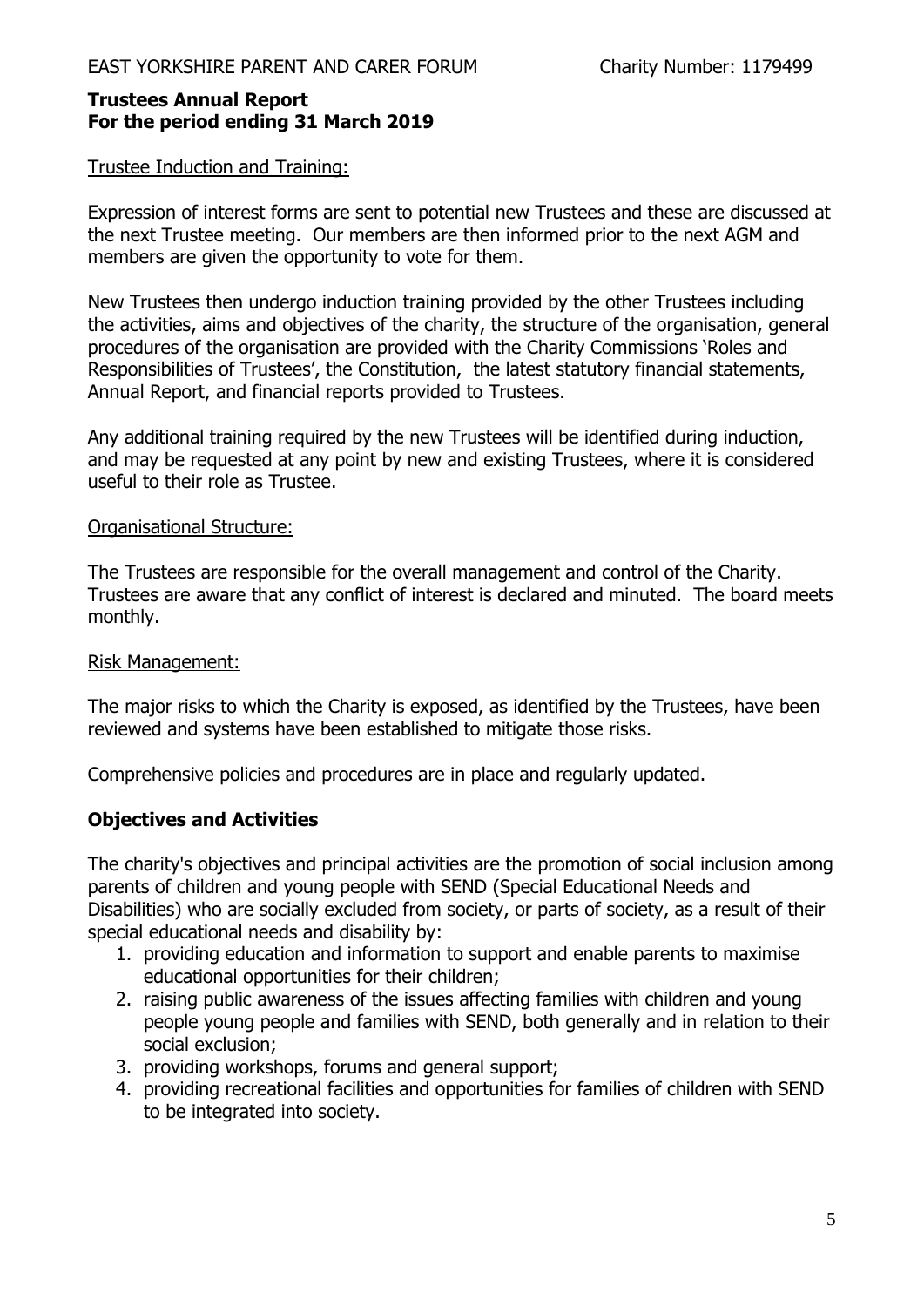# **Achievements and Performance**

The period 9<sup>th</sup> August 2018 to 31<sup>st</sup> March 2019 has been an extremely busy one for the forum; we have had:

- Forum Steering Group training with external consultant
- Steering Group Planning meetings: 6 sessions
- Professional/EYPCF meetings: 6 sessions
- Joint events/workshops: 4 sessions
- Coffee morning/information dissemination: 8 sessions
- Knowledge, information and support workshops: 6 sessions
- Regional meetings and National Conference : 6 sessions
- Forum attendance at work-stream meetings with Local Authority/ Health: 180 sessions
- Consultations for Local Authority/Health
- Strategic Planning e.g. SEF and Co-production
- Attendance at interview panels
- Regional SEND conferences

# **Main objectives for the following year:**

In developing the main objectives for the following year the Trustees have given regard to the Charity Commission guidance on public benefit.

Our main objectives for the 2019/20 year are:

# Internal

- Integrate the Parent/Carer Forum function with its new charity status
- Recruitment of Steering Group members
- Strengthen the relationship with voluntary agencies in the East Riding
- Apply to Lottery Awards scheme
- Maintain the administration role to support the Forum

# External

- Develop co-production with the Local Authority and Health
- Develop a more responsive approach to the feedback meetings with the Local Authority and Health. (Key current issues include: 'Children out-of-school'; communications with the Local Authority; quality of EHC Plans and Annual reviews; and transition planning)
- Continue to organise sessions and events based on the needs of parents/carers: e.g. information on Direct Payments; Personal Budgets; Short Breaks; E-hash; etc.
- Develop joint events with adjacent Parent/Carer forums
- Develop the Local Offer through the SLA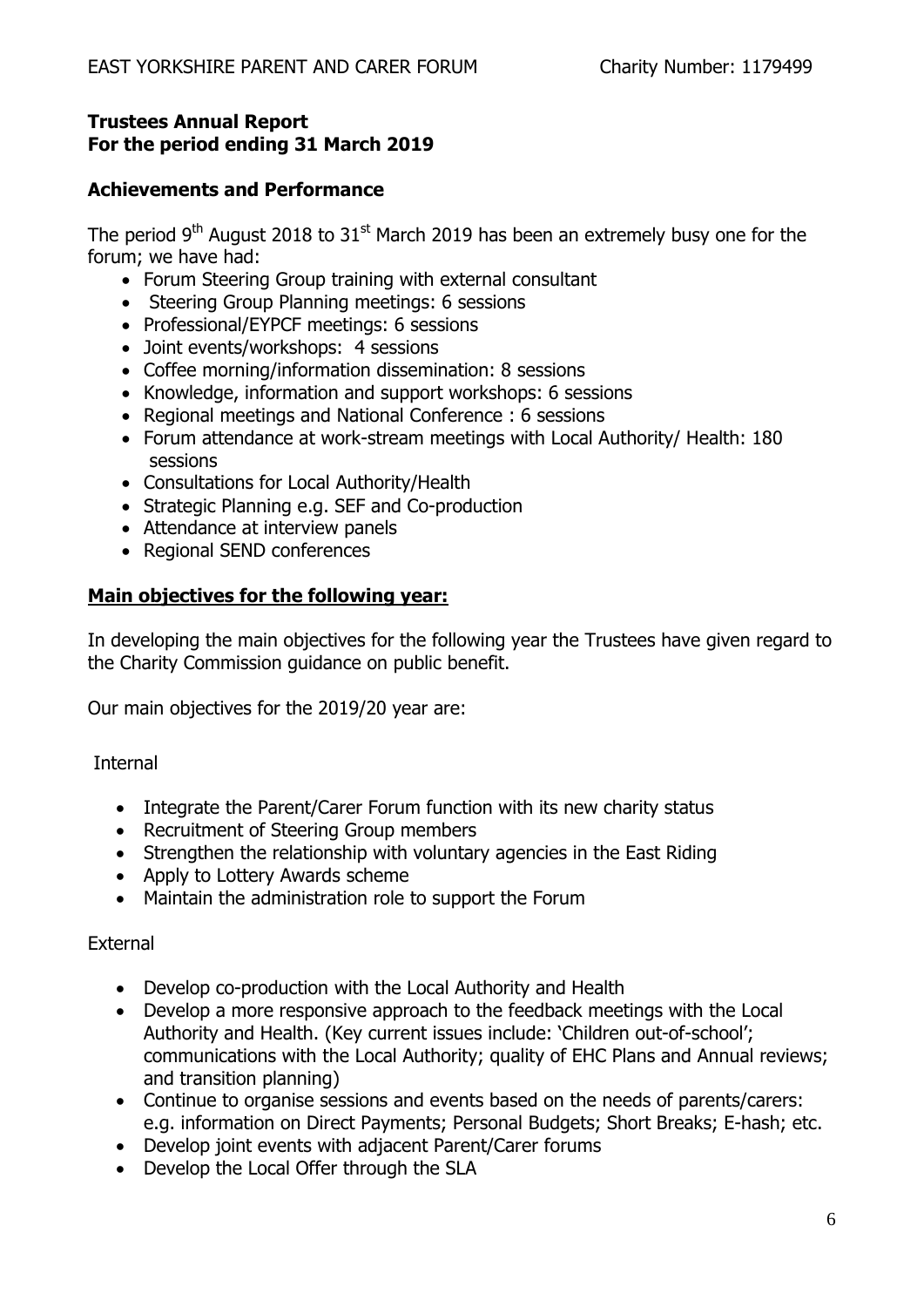# **Financial Review**

### Reserves Policy

Due to the current funding structure of the Charity which is all restricted funds. We do not have a reserves policy at this time. We will look at implementing a reserves policy in the future if there is a change to the funding structure.

# **Independent Examiner**

We appointed Sian Broughton of Phoenix Accountancy and Business Consultancy Limited, a trading subsidiary of East Riding Voluntary Action Services (ERVAS) Ltd to carry out the Independent Examination for the charity for this accounting period. A resolution to reappoint Phoenix Accountancy and Business Consultancy will be proposed at the forthcoming annual general meeting.

## **Statement of Trustees responsibilities**

The Trustees are responsible for preparing a Trustees' Annual Report and Financial Statements in accordance with applicable law and United Kingdom Accounting Standards. East Yorkshire Parent Carer Forum has income below £250,000 and has therefore elected to prepare the financial statements on a Receipts and Payments basis in line with the Charities Act 2011.

The Trustees are responsible for keeping proper accounting records that disclose with reasonable accuracy at any time the financial position of the charity. They are also responsible for safeguarding the assets of the charity and hence taking reasonable steps for the prevention and detection of fraud and other irregularities.

### **Statement of disclosure of information to Independent Examiner**

We, the Trustees of the Charity who held office at the date of approval of these financial statements, each confirm so far as we are aware, that:

- there is no relevant information of which the Charity's Independent Examiner is unaware; and
- we have taken all the steps that we ought to have taken as Trustees in order to make ourselves aware of any relevant information and to establish that the Charity's Independent Examiner is aware of that information.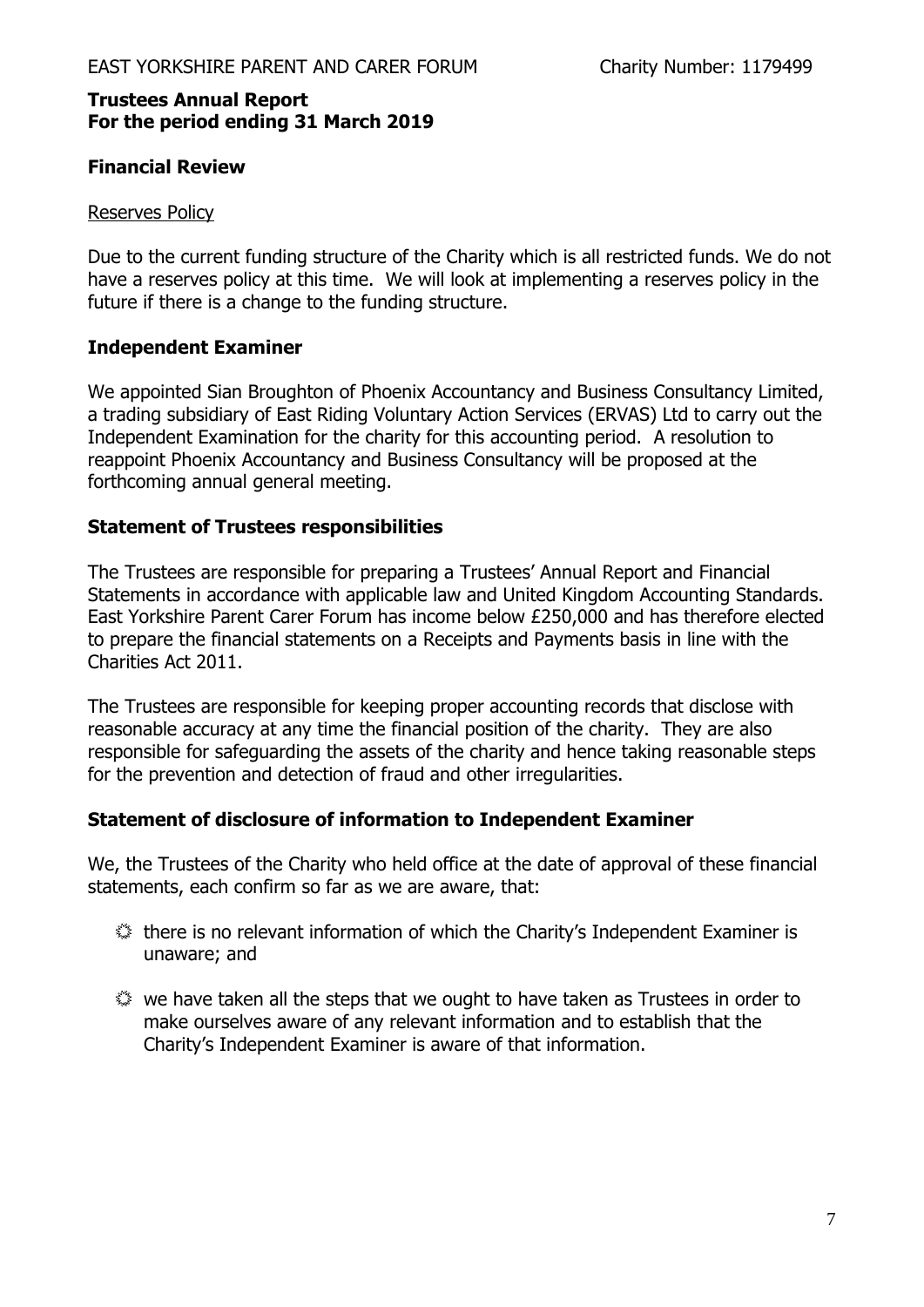# **Declaration**

The Trustees of the charity are pleased to present their report together with the accounts for the period ended 31 March 2019. The accounts comply with current statutory requirements, the governing document and Charity Commission guidance.

Approved by the Trustees and signed on its behalf by:

Shirley Pethick **Co - Chairperson**

Sheena Withers **Co - Chairperson**

Date: 30 January 2020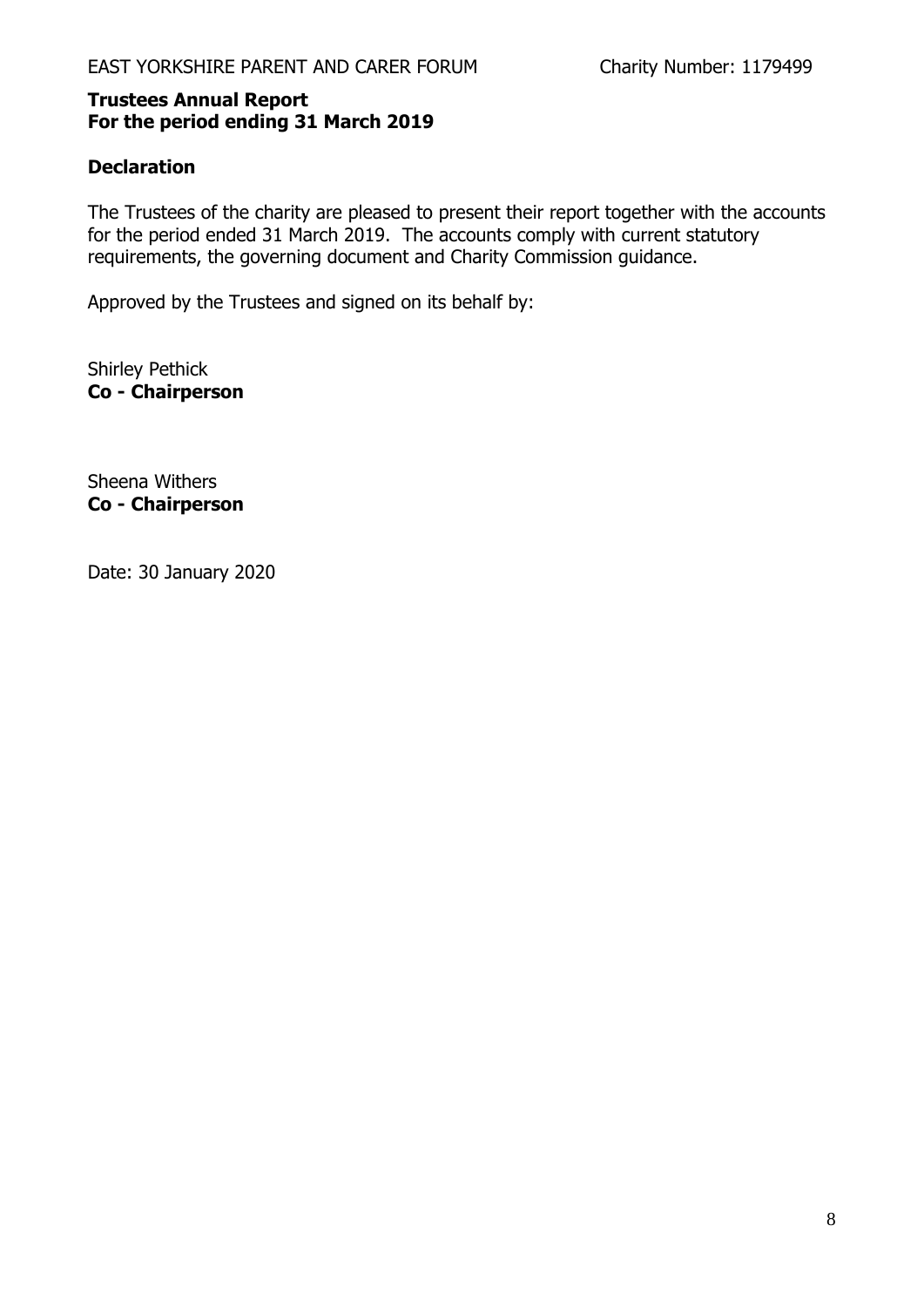## **Independent Examiner's Report to the Members of Eat Yorkshire Parent Carer Forum**

I report on the accounts of East Yorkshire Parent Carer Forum for the period ended 31 March 2019, which are set out on pages 10 to 14.

#### **Respective responsibilities of Trustees and examiner**

The charity's Trustees are responsible for the preparation of the accounts. The charity's Trustees consider that an audit is not required for this year (under section 144(2) of the Charities Act 2011 (the 2011 Act)) and that an independent examination is needed.

It is my responsibility to:

- examine the accounts (under section 145 of the 2011 Act);
- to follow the procedures laid down in the General Directions given by the Charity Commissioners (under section 145(5)(b) of the 2011 Act); and
- to state whether particular matters have come to my attention.

#### **Basis of independent examiner's report**

My examination was carried out in accordance with the General Directions given by the Charity Commissioners. An examination includes a review of the accounting records kept by the charity and a comparison of the accounts presented with those records. It also includes consideration of any unusual items or disclosures in the accounts, and seeking explanations from you as Trustees concerning any such matters. The procedures undertaken do not provide all the evidence that would be required in an audit, and consequently I do not express an audit opinion on the view given by the accounts.

#### **Independent examiner's statement**

In connection with my examination, no matter has come to my attention:

(1) which gives me reasonable cause to believe that in any material respect the requirements

- to keep accounting records in accordance with section 130 of the 2011 Act; and
- to prepare accounts which accord with the accounting records and comply with the accounting requirements of the 2011 Act

have not been met; or

(2) to which, in my opinion, attention should be drawn in order to enable a proper understanding of the accounts to be reached.

### **Sian Broughton ACMA, CGMA, DChA, MAAT**

Chartered Management Accountant Director of Phoenix Accountancy and Business Consultancy Limited Morley's Cottage Morley's Yard Walkergate Beverley HU17 9BY Date: 30 January 2020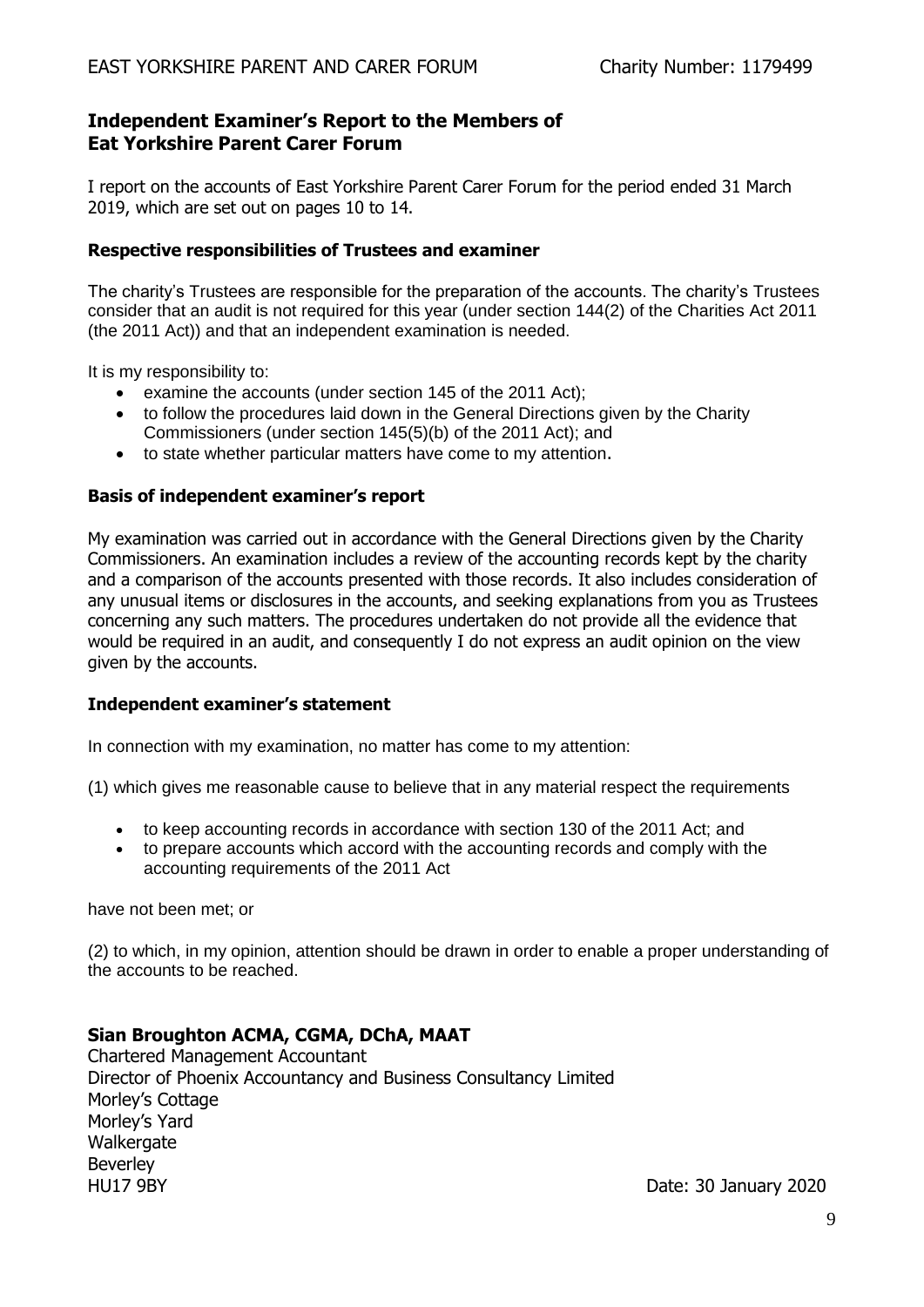# **Receipts and Payments Account For the period ending 31 March 2019**

|                                                | <b>Notes</b>   | 2019<br><b>Unrestricted</b><br><b>Funds</b> | 2019<br><b>Restricted</b><br><b>Funds</b> | 2019<br><b>Total</b><br><b>Funds</b> |
|------------------------------------------------|----------------|---------------------------------------------|-------------------------------------------|--------------------------------------|
| <b>Receipts</b>                                | 1              | £                                           | £                                         | £                                    |
| Grants                                         | $\overline{2}$ |                                             | 20,805                                    | 20,805                               |
| <b>Total Receipts</b>                          |                |                                             | 20,805                                    | 20,805                               |
|                                                |                |                                             |                                           |                                      |
| <b>Payments</b>                                |                |                                             |                                           |                                      |
| <b>Staffing Costs</b>                          | 3              |                                             | 9,722                                     | 9,722                                |
| <b>Consultancy Fees</b>                        |                |                                             | 683                                       | 683                                  |
| <b>Volunteer Expenses</b>                      | 4              |                                             | 199                                       | 199                                  |
| Parent/Carer Expenses                          | 4              |                                             | 2,862                                     | 2,862                                |
| Insurance                                      |                |                                             | 232                                       | 232                                  |
| Rent                                           |                |                                             | 1,813                                     | 1,813                                |
| <b>Utilities</b>                               |                |                                             | 100                                       | 100                                  |
| <b>Office Costs</b>                            |                |                                             | 2,078                                     | 2,078                                |
| <b>Meetings and Events</b>                     |                |                                             | 3,175                                     | 3,175                                |
| Gift Vouchers for                              |                |                                             | 1,000                                     | 1,000                                |
| Parents/Carers                                 |                |                                             |                                           |                                      |
| <b>Total Payments</b>                          |                | -                                           | 21,864                                    | 21,864                               |
| <b>Net Surplus/(Deficit) for</b><br>the Period |                |                                             | (1,059)                                   | (1,059)                              |
| Cash and Bank balances<br>brought forward      |                |                                             |                                           |                                      |
| Cash and bank balances<br>transferred from     |                |                                             | 13,223                                    | 13,223                               |
| unincorporated organisation                    | 5              |                                             |                                           |                                      |
| <b>Cash and bank balances</b>                  |                |                                             | 12,164                                    | 12,164                               |
| carried forward                                |                |                                             |                                           |                                      |

The notes on pages 12 to 14 form part of these financial statements.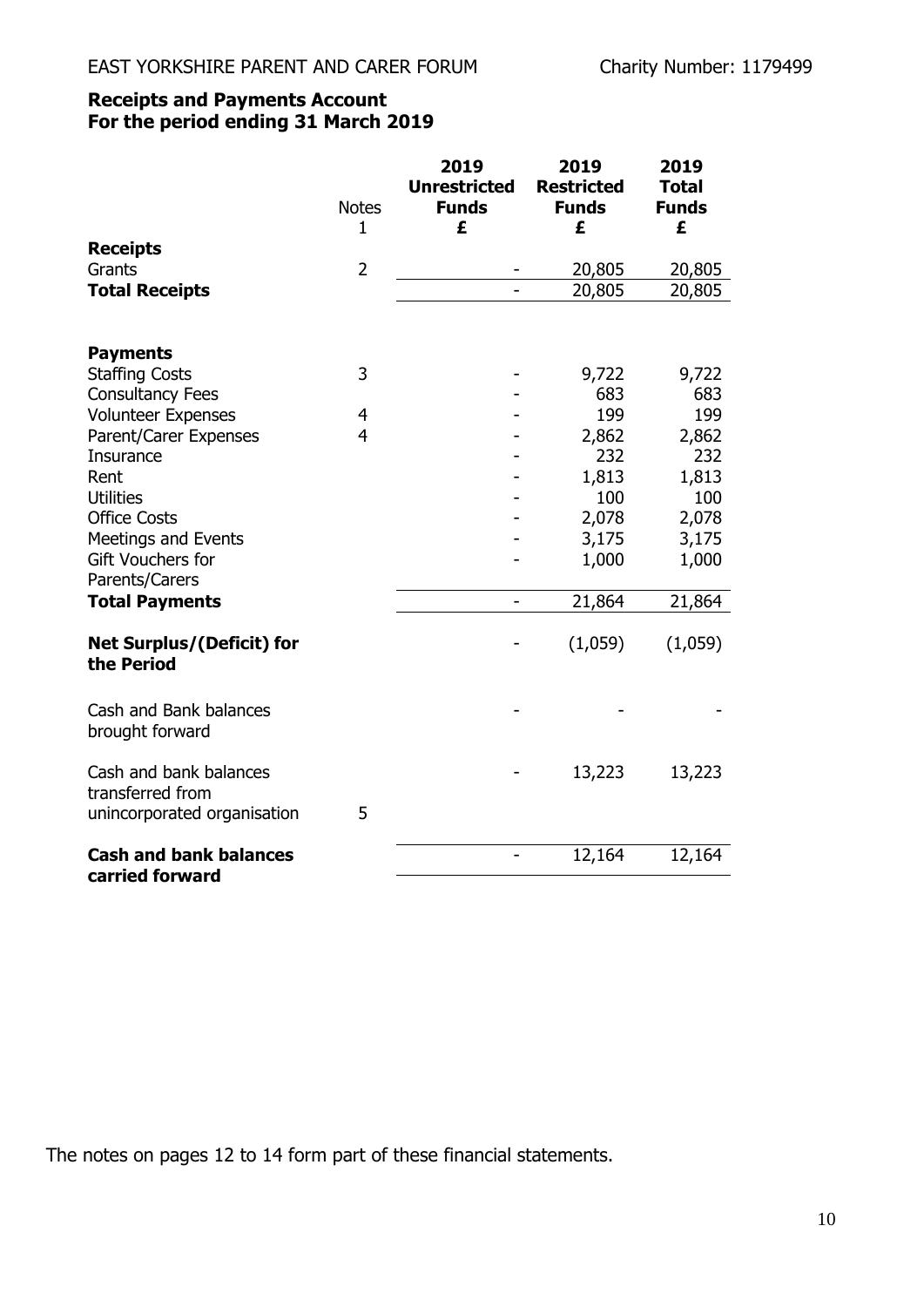# **Statement of Assets and Liabilities As at 31 March 2019**

| <b>Monetary Assets</b>                                 | <b>Notes</b> | 2019<br>£                       |
|--------------------------------------------------------|--------------|---------------------------------|
| <b>Current Account</b><br><b>Total Monetary Assets</b> |              | 12,164<br>12,164                |
| Comprising:<br><b>Unrestricted Funds</b>               |              |                                 |
| <b>Restricted Funds</b>                                | 6            | 12,164<br>12,164                |
| <b>Non-Monetary Assets</b>                             |              |                                 |
| <b>Fixed Assets for the Charity's use</b>              | 7            |                                 |
| <b>Debtors</b><br><b>Sundry Debtors</b>                |              |                                 |
| <b>Creditors</b><br><b>Accounts Fees</b>               |              | $^{\prime}400^{\prime}$<br>(400 |
| <b>Net Non-Monetary</b><br><b>Assets/(Liabilities)</b> |              | $\left( 400\right)$             |

These financial statements were approved by the committee on 30 January 2020 and signed on its behalf by:

\_\_\_\_\_\_\_\_\_\_\_\_\_\_\_\_\_\_\_\_\_\_\_\_\_\_\_\_\_\_\_\_\_\_\_\_\_\_ Shirley Pethick, Co - Chairperson

\_\_\_\_\_\_\_\_\_\_\_\_\_\_\_\_\_\_\_\_\_\_\_\_\_\_\_\_\_\_\_\_\_\_\_\_\_\_Sheena Withers, Co - Chairperson

The notes on page 12 to 14 form part of these financial statements.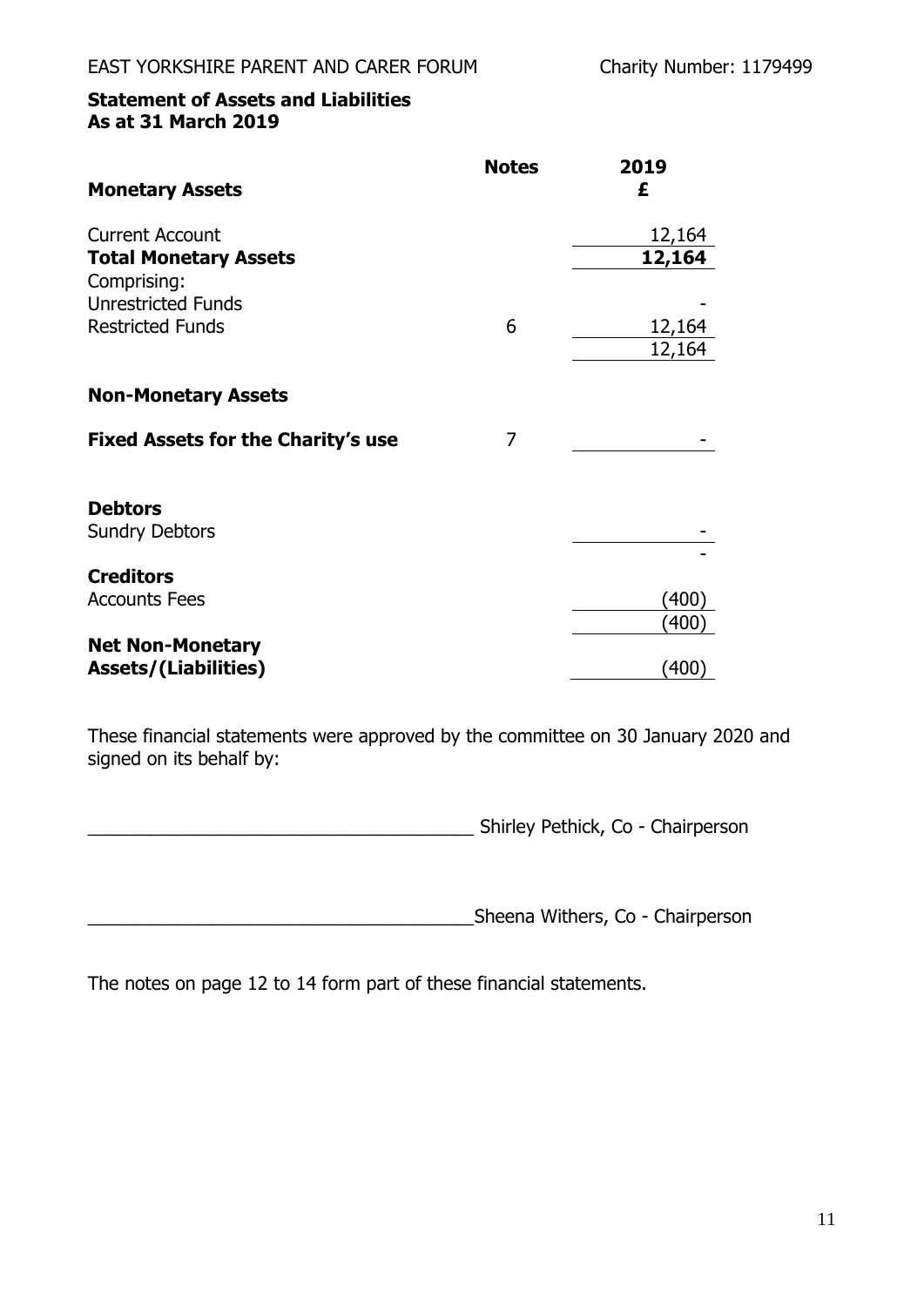### **Notes to the Financial Statements For the period ended 31 March 2019**

### **Notes**

## **1 Basis of Preparation**

These Financial Statements have been prepared on a receipts and payments (R&P) basis in line with charity commission guidance for a charity of this size.

This is the first period of operation of the Charitable Incorporated Organisation so there are no comparative figures. The accounting information for the current year relate to the period 9<sup>th</sup> August 2018 to 31 March 2019.

## **2 Grants**

|                                                             | 2019<br><b>Unrestricted</b> | 2019<br><b>Restricted</b> | 2019<br><b>Total</b> |
|-------------------------------------------------------------|-----------------------------|---------------------------|----------------------|
| Department for Education<br>National Lottery Community Fund |                             | 11,330                    | 11,330               |
| (Awards For All)                                            | $\overline{\phantom{0}}$    | 9,475                     | 9,475                |
|                                                             |                             | 20,805                    | 20,805               |

# **3 Staffing Costs**

East Yorkshire Parent Carers Forum did not employ staff directly but subcontracted a staff member through Kids (charity number 275936).

# **4 Trustee Remuneration**

No remuneration directly or indirectly out of the funds of the Charity was paid or payable for the accounting period to any Trustee.

There was reimbursement of travel expenses of £2,109 during the period, this has been categorised as volunteer expenses or parent/carer expenses depending on the activity undertaken by the Trustee. Travel expenses for staff, Trustees, volunteers and parents/carers is paid at HMRC approved mileage rates.

# **5 Transfer from Unincorporated Organisation**

East Yorkshire Parent Carer Forum registered as a Charitable Incorporated Organisation (CIO) on  $9<sup>th</sup>$  August 2018. Prior to its registration it was operating on an unicorporated basis. All assets and liabilities of the unincorporated association were transferred to the CIO during the accounting period.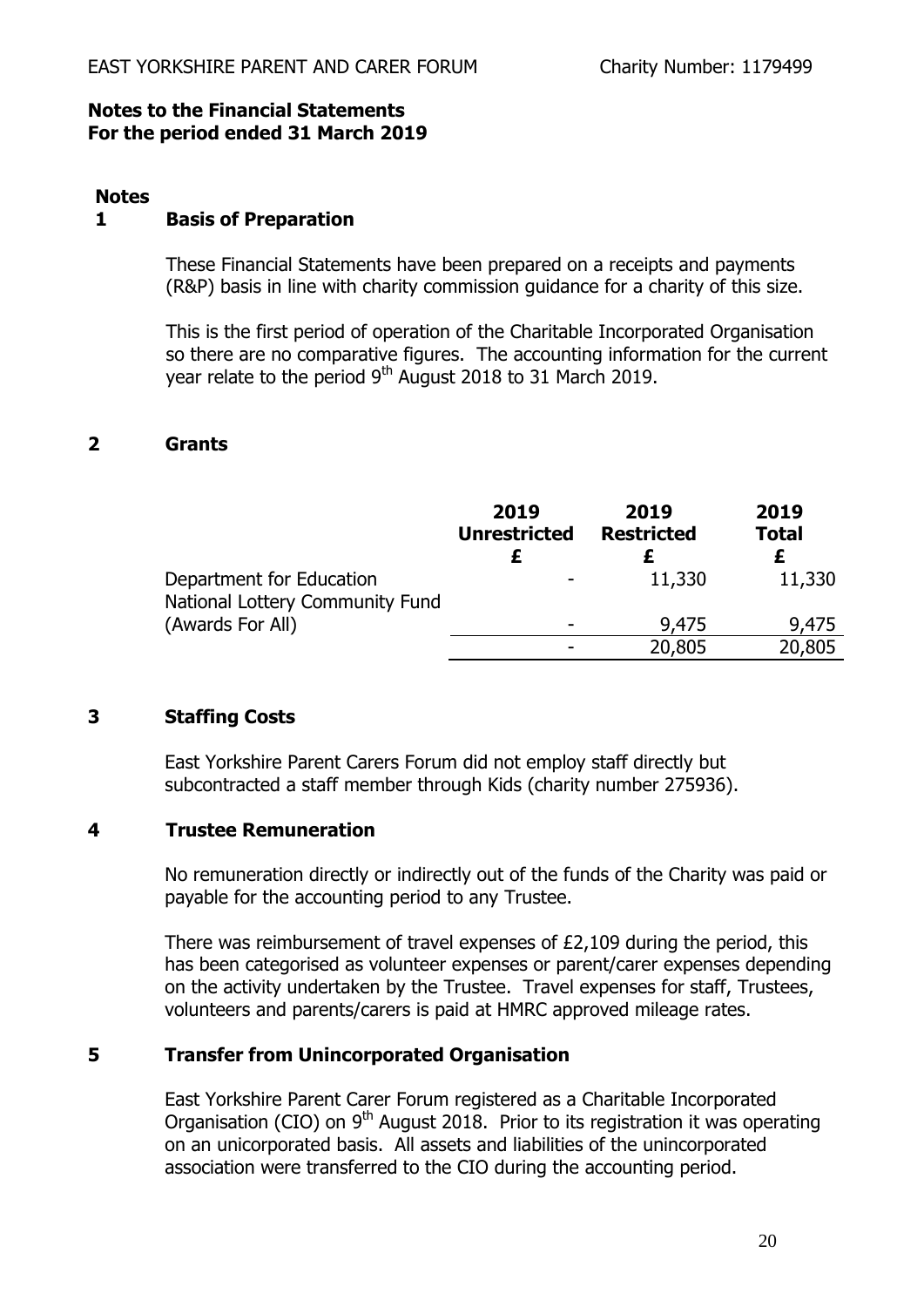### **Notes to the Financial Statements For the period ended 31 March 2019**

### **Notes**

# **6 Restricted Funds**

| <b>Fund</b>              | <b>Balance</b><br>transferred<br>from<br>unincorporated<br>organisation<br>On 09/08/18 | <b>Receipts</b> | <b>Payments</b> | <b>Balance</b><br>as at<br>31/03/19 |
|--------------------------|----------------------------------------------------------------------------------------|-----------------|-----------------|-------------------------------------|
|                          | £                                                                                      | £               | £               | £                                   |
| Department for           |                                                                                        |                 |                 |                                     |
| Education                | 5,220                                                                                  | 11,330          | (14, 481)       | 2,069                               |
| East Riding of           |                                                                                        |                 |                 |                                     |
| <b>Yorkshire Council</b> | 8,003                                                                                  |                 | (798)           | 7,205                               |
| National Lottery         |                                                                                        |                 |                 |                                     |
| Community Fund -         |                                                                                        |                 |                 |                                     |
|                          |                                                                                        |                 |                 |                                     |
| Awards For All           |                                                                                        | 9,475           | (6,585)         | 2,890                               |
|                          | 13,223                                                                                 | 20,805          | (21, 864)       | 12,164                              |

A brief description of the restricted funds is shown below:

# **Department for Education**

Restricted funding was provided by the Department for Education for the development of the forum and associated running costs.

### **East Riding of Yorkshire Council**

Restricted funding was provided by the Department for Education for the development of the forum and associated running costs.

# **National Lottery Community Fund – Awards For All**

Restricted funding was provided by the National Lottery Community Fund – Awards For All for the knowledge, information and support project. This project provides events to parents and carers of children with SEND.